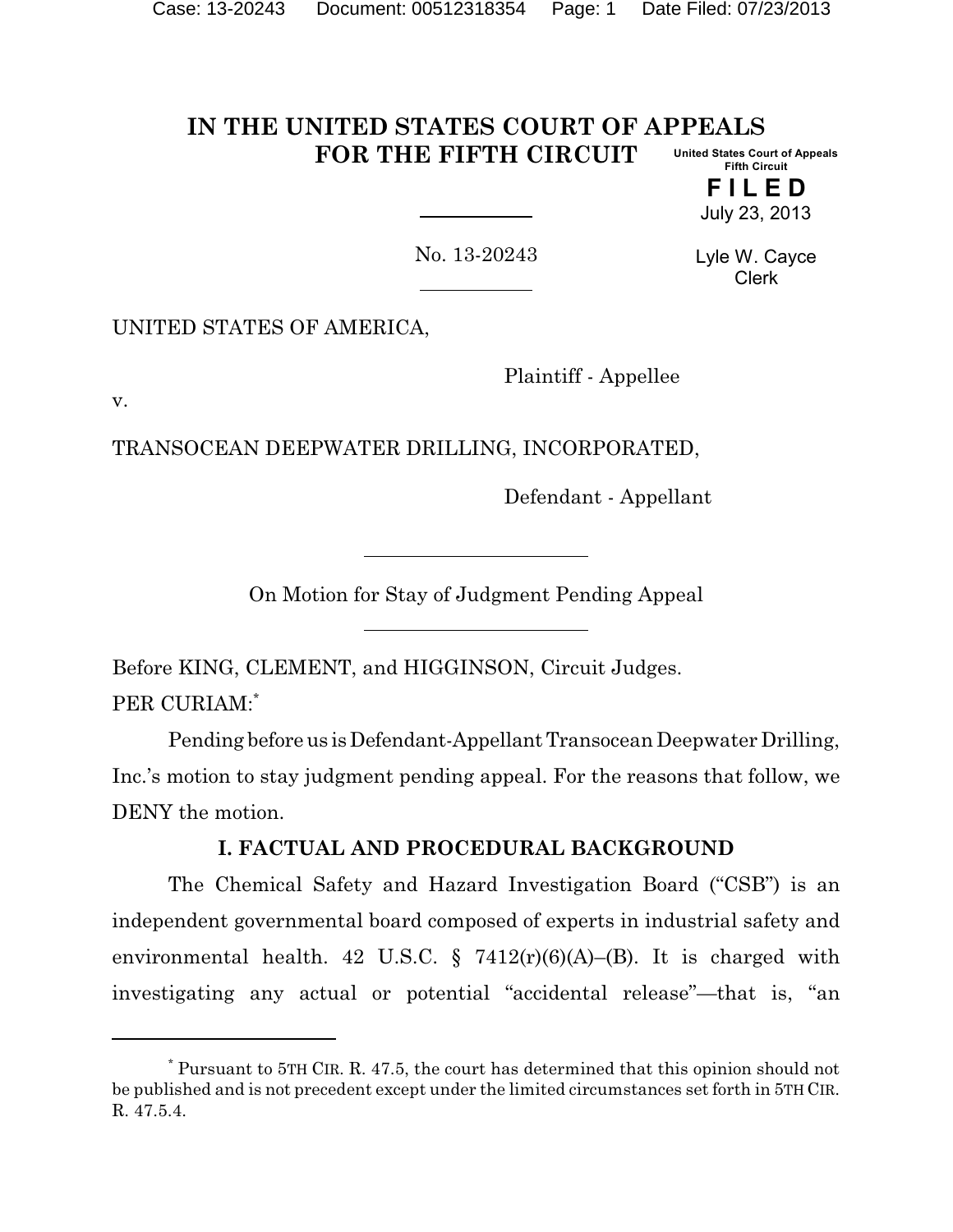unanticipated emission of a regulated substance or other extremely hazardous substance into the ambient air from a stationary source," *id.*  $§ 7412(r)(2)(A)$ —and with recommending measures to prevent future accidental releases. *Id.* § 7412(r)(6)(C), (F).

On April 20, 2010, a blowout and subsequent explosion occurred at the Macondo lease site on the United States Outer Continental Shelf in the Gulf of Mexico. According to Transocean, oil traveled up the riser to the deck of the mobile offshore drilling unit ("MODU"), where it combusted in a fire until the MODU collapsed and sank two days later. *See In Re: Oil Spill by the Oil Rig "Deepwater Horizon" in the Gulf of Mexico on April 20, 2010* (*In Re: "Deepwater Horizon"*), No. 2:10-md-02179, slip op. at 2 & n.4 (E.D. La. Feb. 22, 2012) (order on cross-motions for partial summary judgment). As separate Transocean and government investigative teams later stated, the blowout emitted large amounts of hazardous gases, which "made an explosion inevitable."

Invoking its jurisdiction to investigate accidental releases of regulated or extremely hazardous substances into the ambient air, the CSB asked Transocean (the MODU's owner) to preserve all evidence relevant to the CSB's investigation of the incident. The CSB later served Transocean with administrative subpoenas, demanding documents that had been collected by a Transocean internal investigative team, as well as documents that had been provided to other government agencies. As later alleged, Transocean only partially complied with the subpoenas. On October 12, 2011, after almost one year of seeking Transocean's compliance through non-judicial means, the government filed in the district court a petition to enforce the CSB's subpoenas.

Transocean moved to dismiss the petition and quash the subpoenas, arguing that the CSB lacked statutory authority to investigate the Macondo well incident. After considering the parties' written submissions and oral arguments, the district court, in a comprehensive opinion, denied Transocean's motion and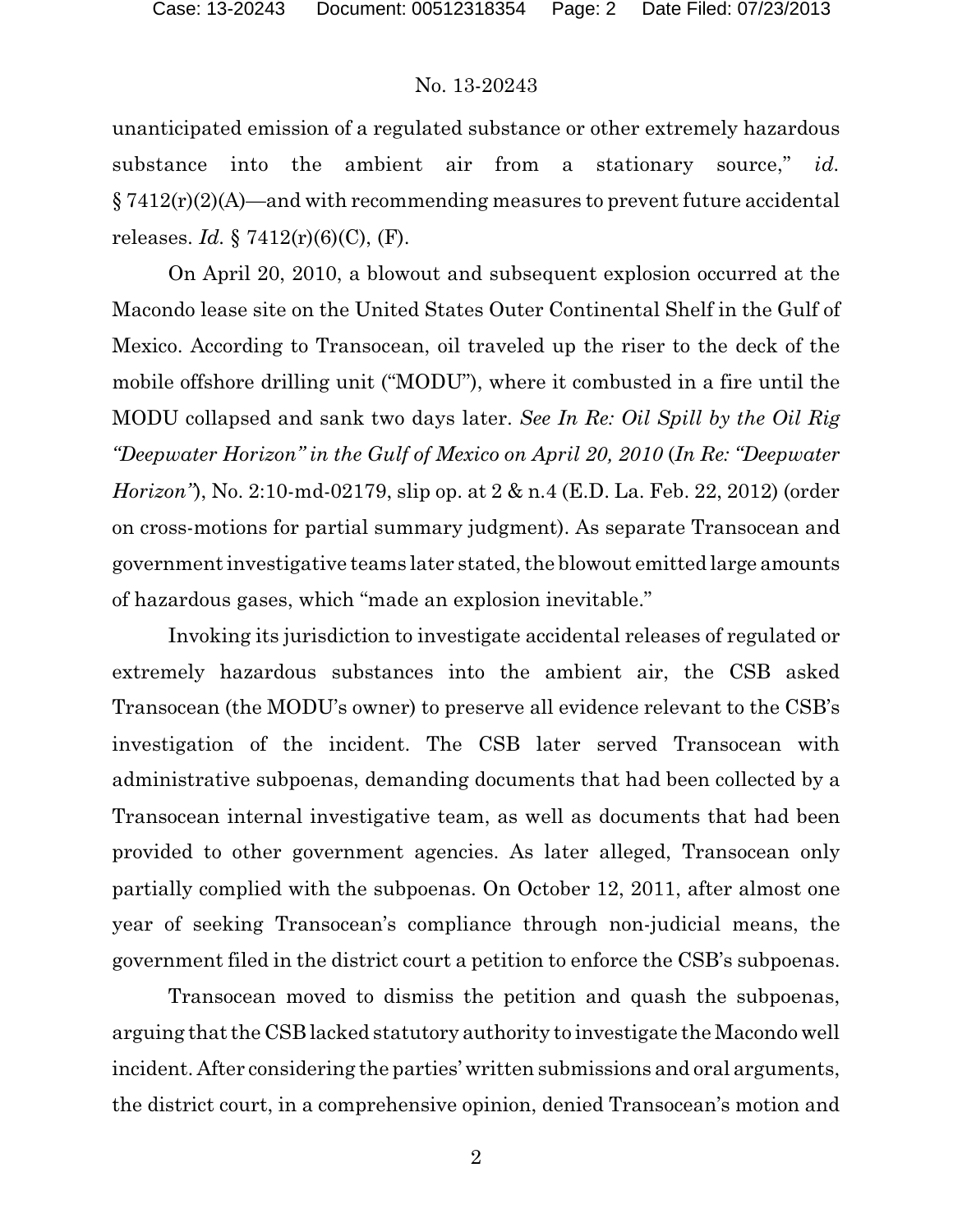granted the government's petition to enforce the subpoenas. Final judgment was entered on April 22, 2013.

Transocean asked the district court to stay execution of its judgment pending appeal. The district court temporarily stayed its judgment to permit further briefing. After considering the parties' arguments, the district court denied the motion. Transocean now asks this court for a stay pending appeal.

#### **II. LEGAL STANDARDS**

"A stay is not a matter of right . . . . It is instead an exercise of judicial discretion, and the propriety of its issue is dependent upon the circumstances of the particular case." *Nken v. Holder*, 556 U.S. 418, 433 (2009) (alteration omitted) (internal quotation marks and citations omitted). We review a district court's denial of a stay pending appeal for abuse of discretion. *Beverly v. United States*, 468 F.2d 732, 740 n.13 (5th Cir. 1972).

The Supreme Court has repeatedly stated that a four-factor test governs a court's consideration of a motion for stay pending appeal: "(1) whether the stay applicant has made a strong showing that he is likely to succeed on the merits; (2) whether the applicant will be irreparably injured absent a stay; (3) whether issuance of the stay will substantially injure the other parties interested in the proceeding; and (4) where the public interest lies." *Nken*, 556 U.S. at 434 (citation omitted); *see, e.g.*, *Chafin v. Chafin*, 133 S. Ct. 1017, 1027 (2013); *Hilton v. Braunskill*, 481 U.S. 770, 776 (1987). Under this "traditional standard," the first two factors "are the most critical." *Nken*, 556 U.S. at 434*.* The final two factors "merge when the Government is the opposing party." *Id.* at 435. The applicant bears the burden of showing that a stay is justified. *Id.* at 433–34.

Instead of seeking to satisfy the traditional standard, in which courts begin by evaluating whether an applicant has made a "strong showing" that success on the merits is likely, Transocean turns to our decision in *Ruiz v. Estelle* (*Ruiz I*), 650 F.2d 555 (5th Cir. Unit A June 1981) (per curiam). We held in *Ruiz*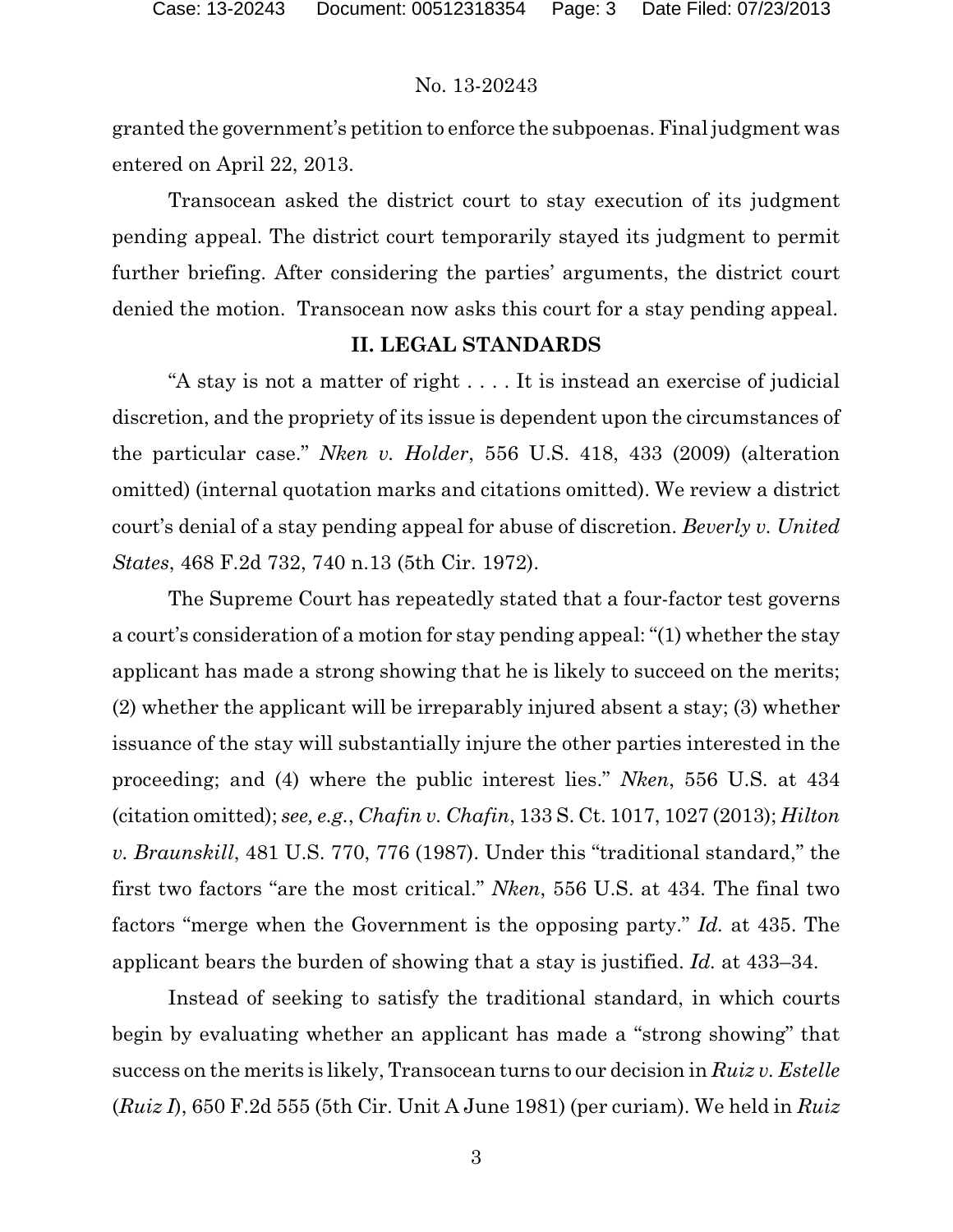*I* that on a motion for stay pending appeal "the movant need not always show a 'probability' of success on the merits." *Id.* at 565. "[I]nstead, the movant need only present a substantial case on the merits when a serious legal question is involved and show that the balance of the equities weighs heavily in favor of granting the stay."<sup>1</sup> *Id.* While citing *Ruiz I*, however, Transocean asks us to apply a variant of *Ruiz I* that uses a sliding scale approach "in which the probability of success that must be demonstrated is inversely proportionate to the amount of irreparable injury that would be suffered absent a stay."<sup>2</sup> Transocean Mot. at 4. While the sliding scale approach has been adopted by some other circuits, *see, e.g.*, *Davis v. Pension Benefit Guar. Corp.*, 571 F.3d 1288, 1291–92 (D.C. Cir. 2009); *Thapa v. Gonzales*, 460 F.3d 323, 334 (2d Cir. 2006), we have continued to use the *Ruiz I* test.

In repeatedly reaffirming *Ruiz I*, we have reiterated that "[l]ikelihood of success remains a prerequisite in the usual case" and "[o]nly 'if the balance of equities (*i.e.* consideration of the other three factors) is . . . *heavily tilted* in the movant's favor' will we issue a stay in its absence, and, even then, the issue must be one with patent substantial merit." *Ruiz v. Estelle* (*Ruiz II*), 666 F.2d 854, 856–57 (5th Cir. 1982)(quoting *Ruiz I*, 650 F.2d at 565–66); *see also Weingarten v. Realty Investors v. Miller*, 661 F.3d 904, 910 (5th Cir. 2011); *Arnold v. Garlock,*

<sup>1</sup> We based our holding in *Ruiz I* on the D.C. Circuit's decision in *Washington Metropolitan Area Transit Commission v. Holiday Tours, Inc.*, 559 F.2d 841, 843 (D.C. Cir. 1977).

<sup>2</sup> Transocean is not consistent in its formulation of the *Ruiz* standard. In a different part of its motion, it sets out the standard as follows:

In order to merit a stay, the movant need establish only that the case was sufficiently close (or the issues sufficiently novel) such that the party has a reasonable likelihood of appellate success, and that there are equitable reasons for staying the relief temporarily. This standard is further loosened in cases, like this one, that present the courts with a serious legal question.

Transocean Mot. at 7. This formulation is wrong, i.e., not faithful to our precedents, in all material respects.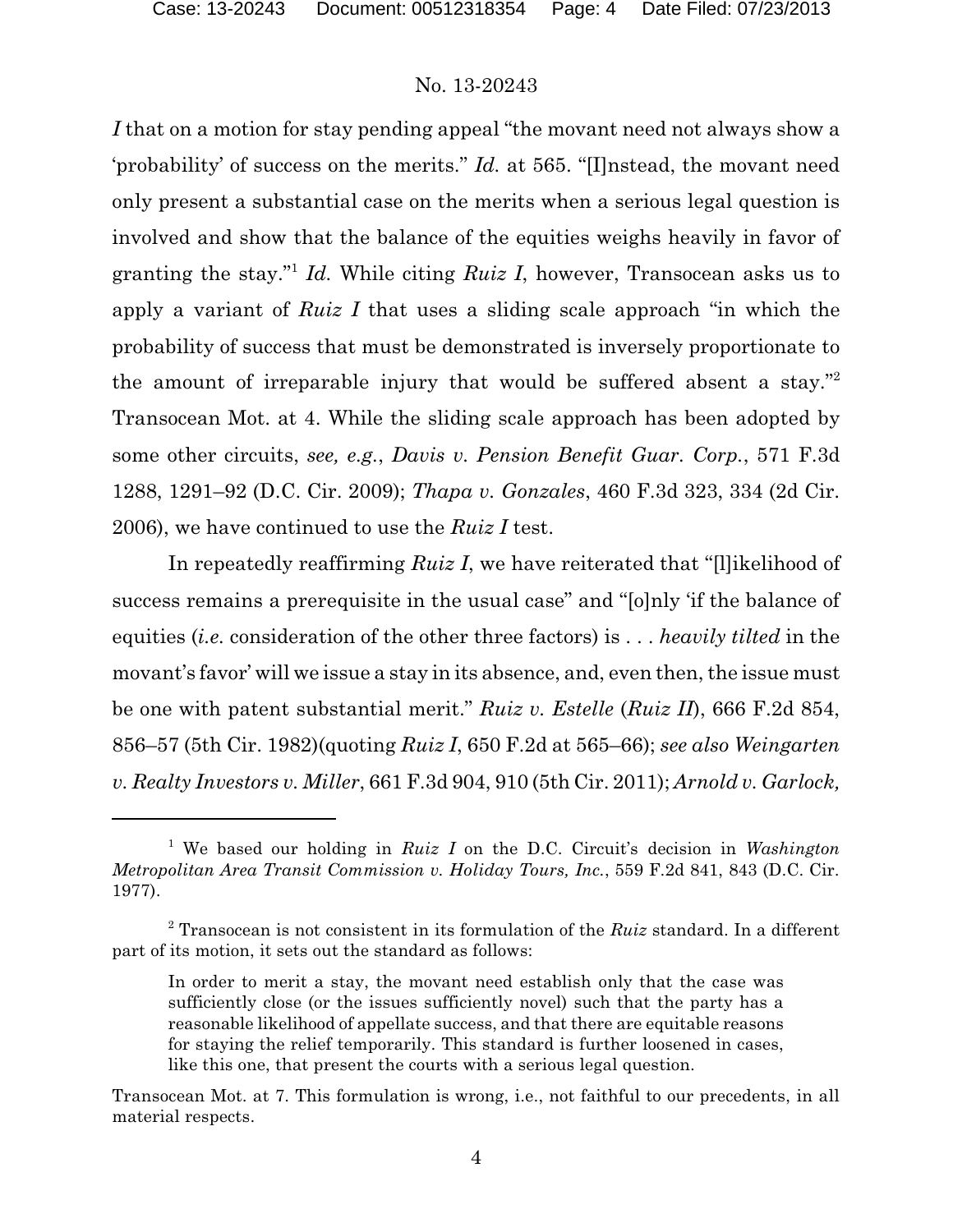*Inc.*, 278 F.3d 426, 438–39 (5th Cir. 2001); *Wildmon v. Berwick Universal Pictures*, 983 F.2d 21, 23–24 (5th Cir. 1992); *O'Bryan v. McKaskle*, 729 F.2d 991, 993 (5th Cir. 1984) (per curiam).

Because Transocean relies on *Ruiz* and the government argues in a similar vein, we will consider this matter under the *Ruiz* standard.

# **III. DISCUSSION**

Transocean has failed to satisfy its burden under *Ruiz*.

# **A. Success on the Merits**

Transocean has not even attempted to make a "strong showing that [it] is likely to succeed on the merits." *Nken*, 556 U.S. at 434. Instead, invoking *Ruiz,* it relies on the "substantial case on the merits" standard. Seeking to satisfy *Ruiz*'s prerequisites, Transocean argues that "serious legal questions" are implicated in this matter. The district court agreed, stating "[t]he questions include whether, under the Clean Air Act and related regulations, the *Deepwater Horizon* qualifies as a 'stationary source' and whether the release of gasses from the seabed went into the 'ambient air.'" We assume, without deciding, that Transocean has raised serious questions respecting statutory interpretation and the CSB's jurisdiction. *See Wildmon*, 983 F.2d at 24 (a legal question may be "serious" when it implicates "far-reaching effects or public concerns").

While ruling firmly against Transocean on the merits, the district court also concluded that Transocean had made out a "substantial case." Again, we assume, without deciding, that the district court is correct on this point. So, for purposes of our *Ruiz* inquiry, we accept that Transocean has raised serious legal questions and has made a substantial case on the merits. Regardless, the three *Ruiz* equities do not "weigh heavily" in favor of granting a stay. *See Ruiz*, 650 F.2d at 565. Accordingly, Transocean fails the *Ruiz* test.

# **B. Irreparable Injury**

5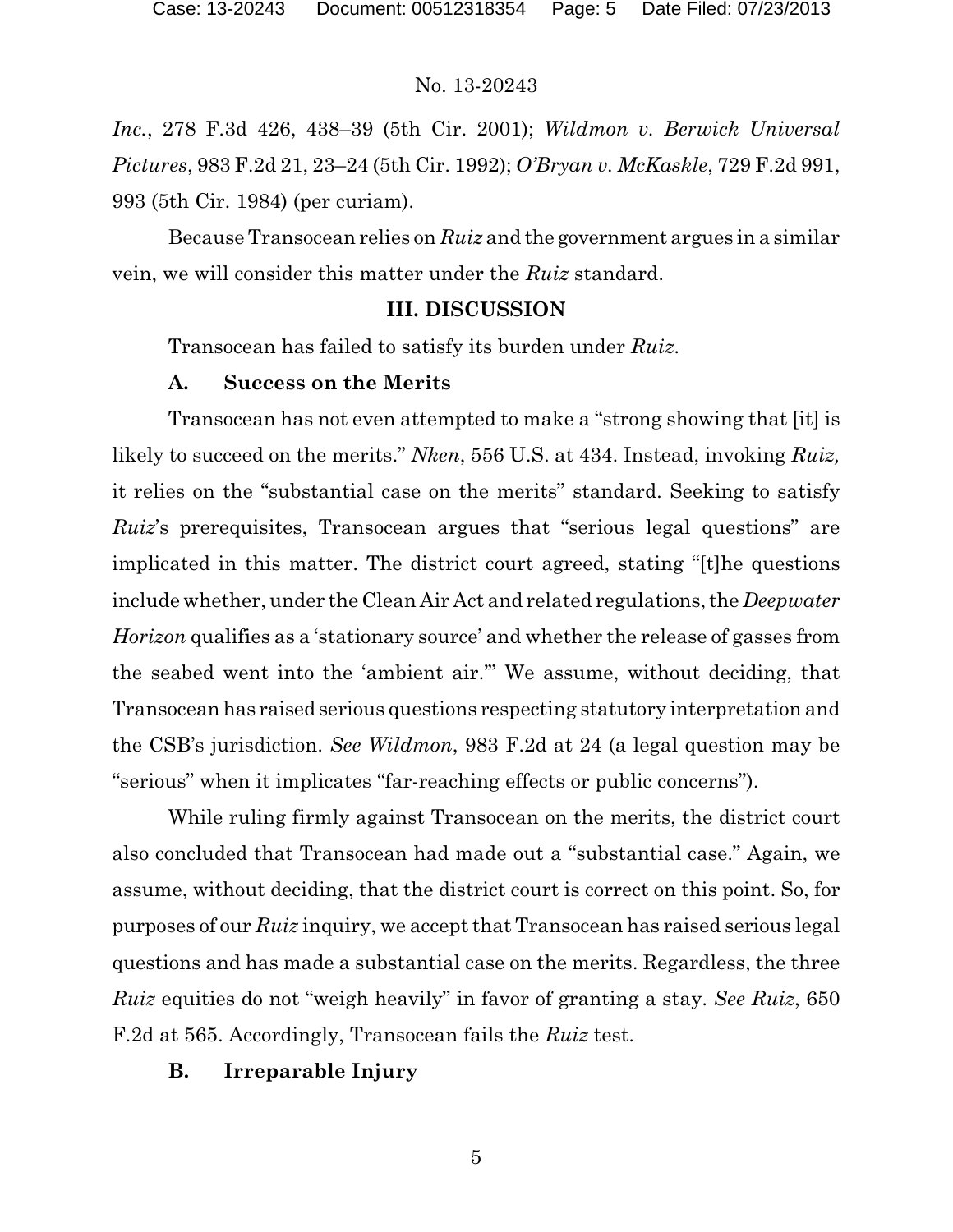The second factor in the traditional test (and the first of the three equities under *Ruiz*) is "whether the applicant will be irreparably injured absent a stay." *Nken*, 556 U.S. at 434. Under the traditional test, this factor and the "likelihood of success" factor are "the most critical." *Id.* This factor weighs against Transocean because it has offered no valid reason why immediately turning over the subpoenaed documents will cause irreparable injury. *See Weingarten*, 661 F.3d at 913.

Transocean's principal argument is that denial of a stay—i.e., being forced immediately to comply with the subpoenas—will cause irreparable injury by mooting its appeal. This is so, Transocean argues, because compliance with the subpoenas will remove it from "an adversarial posture with CSB." *See Already, LLC v. Nike, Inc.*, 133 S. Ct. 721, 726 (2013) ("A case becomes moot . . . when the issues presented are no longer 'live' or the parties lack a legally cognizable interest in the outcome." (internal quotation marks and citation omitted)).

In *Church of Scientology of California v. United States*, 506 U.S. 9, 10–11 (1992), the Supreme Court discussed whether a matter was rendered moot by compliance with a district court's final order enforcing an IRS summons that permitted tax agents to examine and make copies of certain records (a close parallel to the subpoenas at issue here). The Court held that although "a court may not be able to return the parties to the *status quo ante*," a case is not moot if a court "can fashion *some* form of meaningful relief." *Id.* at 12–13. When documents have been provided pursuant to a subpoena later found to be unlawful, a court can fashion "meaningful relief" by ordering the documents returned. *Id.* This is because the owner of subpoenaed documents retains "an obvious possessory interest in [its] records." *Id.*; *see also In re Motor Fuel Temperature Sales Practices Litig.*, 641 F.3d 470, 483 (10th Cir. 2011); *United States v. Constr. Prods. Research, Inc.*, 73 F.3d 464, 469 (2d Cir. 1996); *FTC v. Gibson Prods. of San Antonio, Inc.*, 569 F.2d 900, 903 (5th Cir. 1978).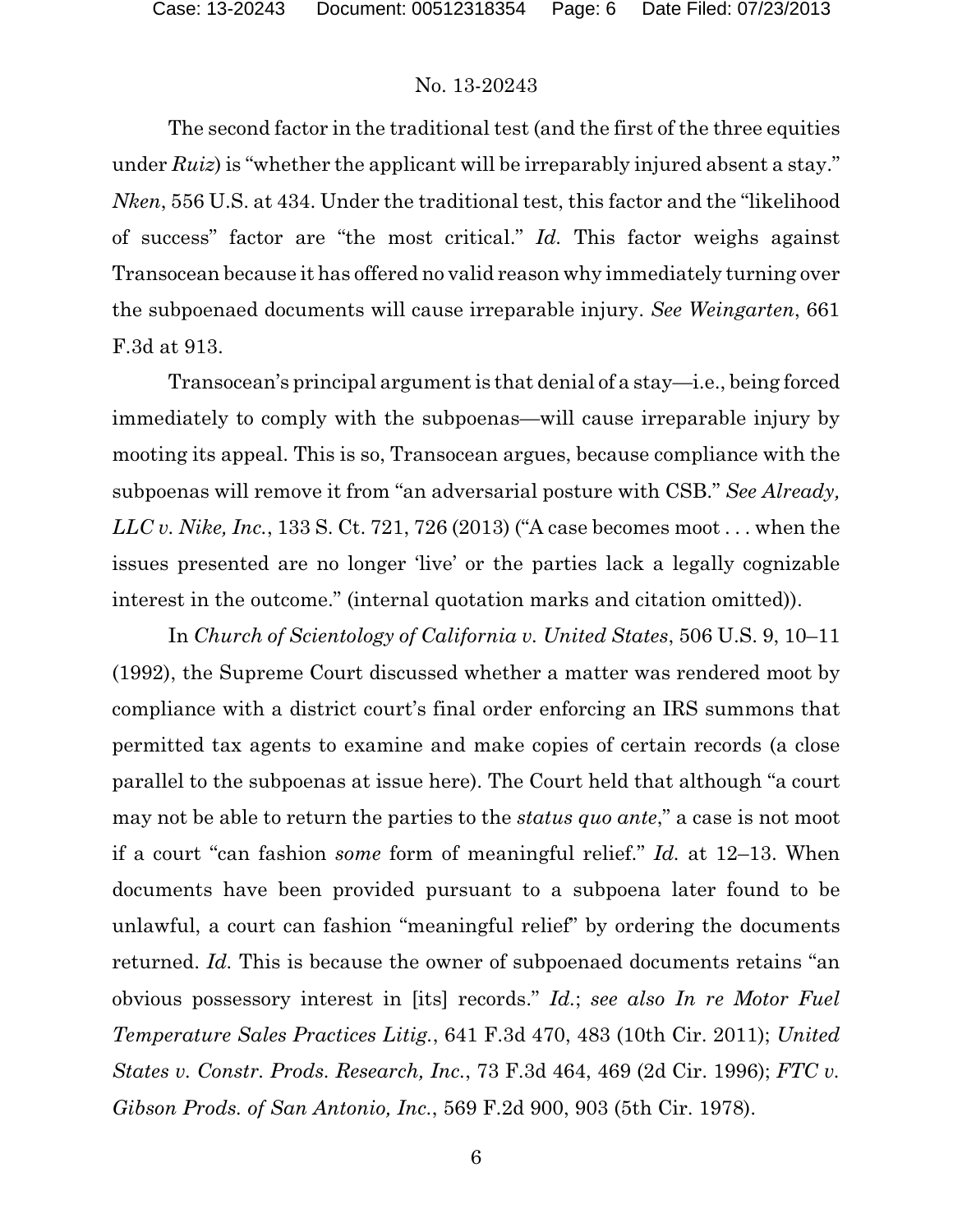Transocean contends this reasoning is inapposite because, in each of the cases we have cited, the party resisting the subpoena had a privacy interest in the subpoenaed documents or was subject to a criminal or civil enforcement action by the agency seeking the records.Transocean has repeatedly emphasized that it retains no privacy interest in the documents the CSB seeks, many of which are publicly available as a result of earlier government investigations and civil litigation against Transocean. *See In Re: "Deepwater Horizon"*, No. 10-md-02179 (E.D. La. filed Aug. 10, 2010). Further, although the CSB may investigate accidental releases and recommend measures to prevent future releases, it cannot enforce its own regulations. *See* 42 U.S.C. § 7412(r)(6)(O). More than that, its "conclusions, findings, or recommendations" cannot be used in an "action or suit for damages." *Id.*  $\S 7412(r)(6)(G)$ .

Transocean's argument is unavailing. In *Church of Scientology*, the Supreme Court held out as separate a party's possessory interest and its privacy interest in subpoenaed records. 506 U.S. at 12–13; *see also Soldal v. Cook County, Ill.*, 506 U.S. 56, 62–66 (1992) (discussing the independent nature of possessory and privacy interests under the Fourth Amendment); *ADAPT of Phila. v. Phila. Hous. Auth.*, 417 F.3d 390, 393–94 (3d Cir. 2005) (holding that documents' return would provide relief, "however Pyrrhic," with respect to possessory interests, and would "alleviate, at least in part, any affront to" privacy rights that had already been violated); *Reich v. Nat'l Eng'g & Contracting Co.*, 13 F.3d 93, 98 (4th Cir. 1993) (recognizing *Church of Scientology*'s distinction between possessory and privacy interests). Although Transocean contends that the documents' return would "provide[] no relief whatsoever to Transocean," the Supreme Court has held that mootness depends on whether a "legally cognizable interest" is still in play, *Already, LLC*, 133 S. Ct. at 726, which is not necessarily the interest that is of most importance to a litigant. *See Church of Scientology*, 506 U.S. at 13 (the relief provided need not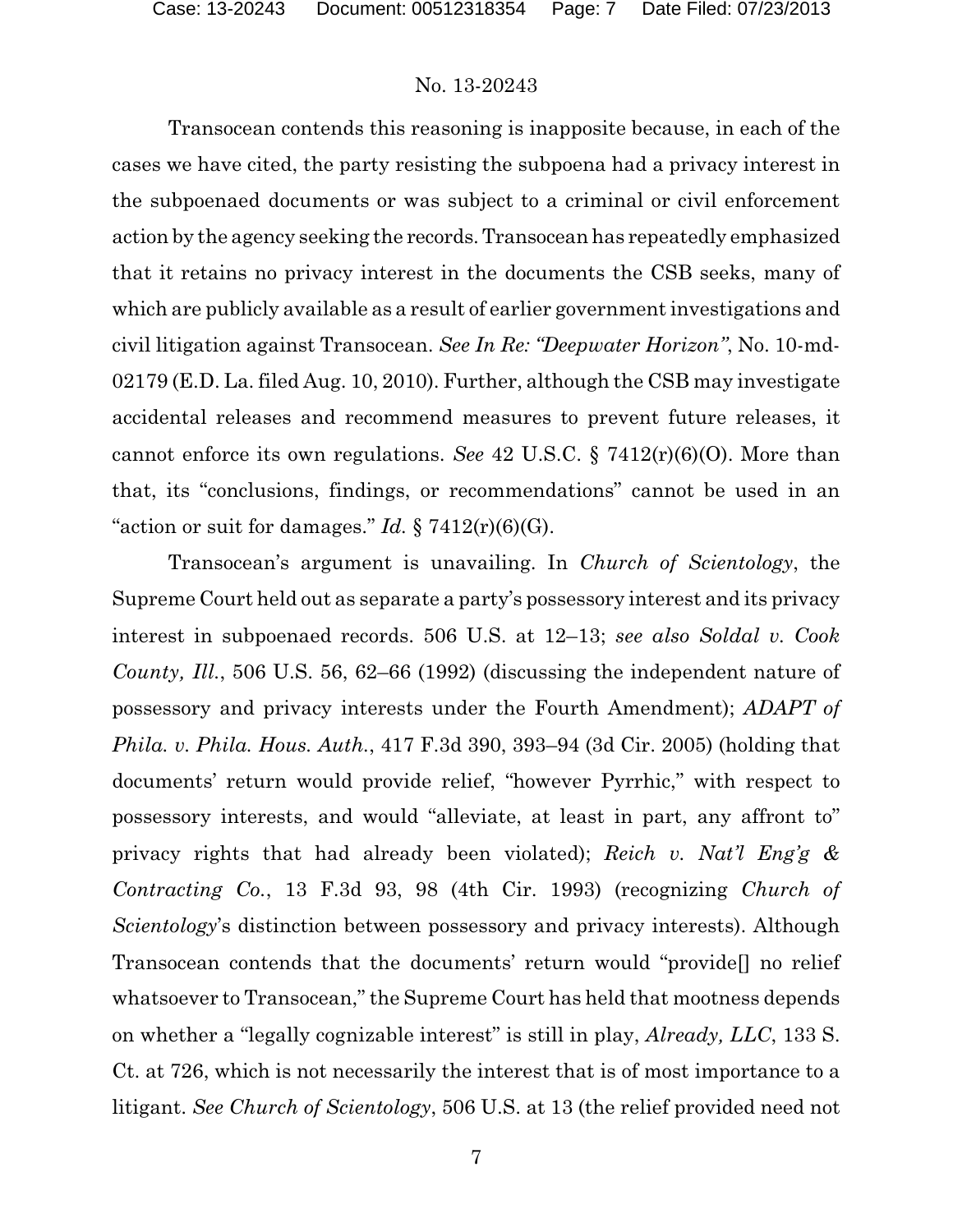be "fully satisfactory"). Because Transocean's possessory interest can be vindicated by ordering its records returned, this remedy's effectiveness does not depend on the documents' confidentiality. *See id.* at 12–13; *ADAPT of Phila.*, 417 F.3d at 393–34.<sup>3</sup>

Transocean has identified no particular interest in the subpoenaed documents. If this is true, then we find it remarkable that Transocean has resisted the CSB's subpoenas for approximately thirty-one months, and continues to resist them on appeal. To be clear, Transocean has not argued that the burden of complying with the subpoenas is an irreparable injury, or that the absence of a stay will irrevocably deprive it of some other property or liberty interest. In any event, the district court correctly recognized that the harm to Transocean from producing documents that it has already provided to other government agencies "is less than the burden of producing documents . . . in the

<sup>3</sup> Transocean relies on inapposite authority for its argument. In *Providence Journal Co. v. FBI*, 595 F.2d 889, 890 (1st Cir. 1979), the FBI's right of appeal would have become moot absent a stay because, had the disputed documents been given to the plaintiff newspaper, their confidentiality would have "be[en] lost for all time." Transocean ignores that, in granting the stay, the court also considered the *Holiday Tours* factors, finding that they all weighed in the FBI's favor. *Id.* Moreover, because Transocean has disavowed any privacy interest in the subpoenaed records, *Providence Journal* is not comparable.

Transocean offers a number of cases in which the defendant's court-ordered compliance with an IRS subpoena mooted its appeal. *See, e.g.*, *United States v. Arthur Andersen & Co.*, 623 F.2d 720, 724–25 (1st Cir. 1980). These decisions have been effectively overruled. *See Church of Scientology*, 506 U.S. at 15 ("[T]his case is not moot because if the summons were improperly issued or enforced a court could order that the IRS' copies of the tapes be either returned or destroyed."); *United States v. Golden Valley Elec. Ass'n*, 689 F.3d 1108, 1112–13 (9th Cir. 2012); *In re Grand Jury Proceedings*, 142 F.3d 1416, 1422 (11th Cir. 1998).

In *Texas Association of Business v. Earle*, 388 F.3d 515, 517 (5th Cir. 2004), a federal district court refused to enjoin enforcement of a state district attorney's grand jury subpoenas. We held that the issue of compliance with the subpoenas was moot because the state court defendants had released the documents pursuant to a state court order. *Id.* at 518. The panel did not cite *Church of Scientology*, nor did the parties mention it in their briefs. Subsequent cases discuss *Earle* in the context of abstention. Because *Church of Scientology* is squarely applicable in the instant circumstances, and *Earle* was decided in the context of an effort to obtain a ruling from a federal court enjoining a state district attorney's office from conducting a grand jury investigation (a situation far removed from ours), *Church of Scientology* provides the rule of decision that we apply today.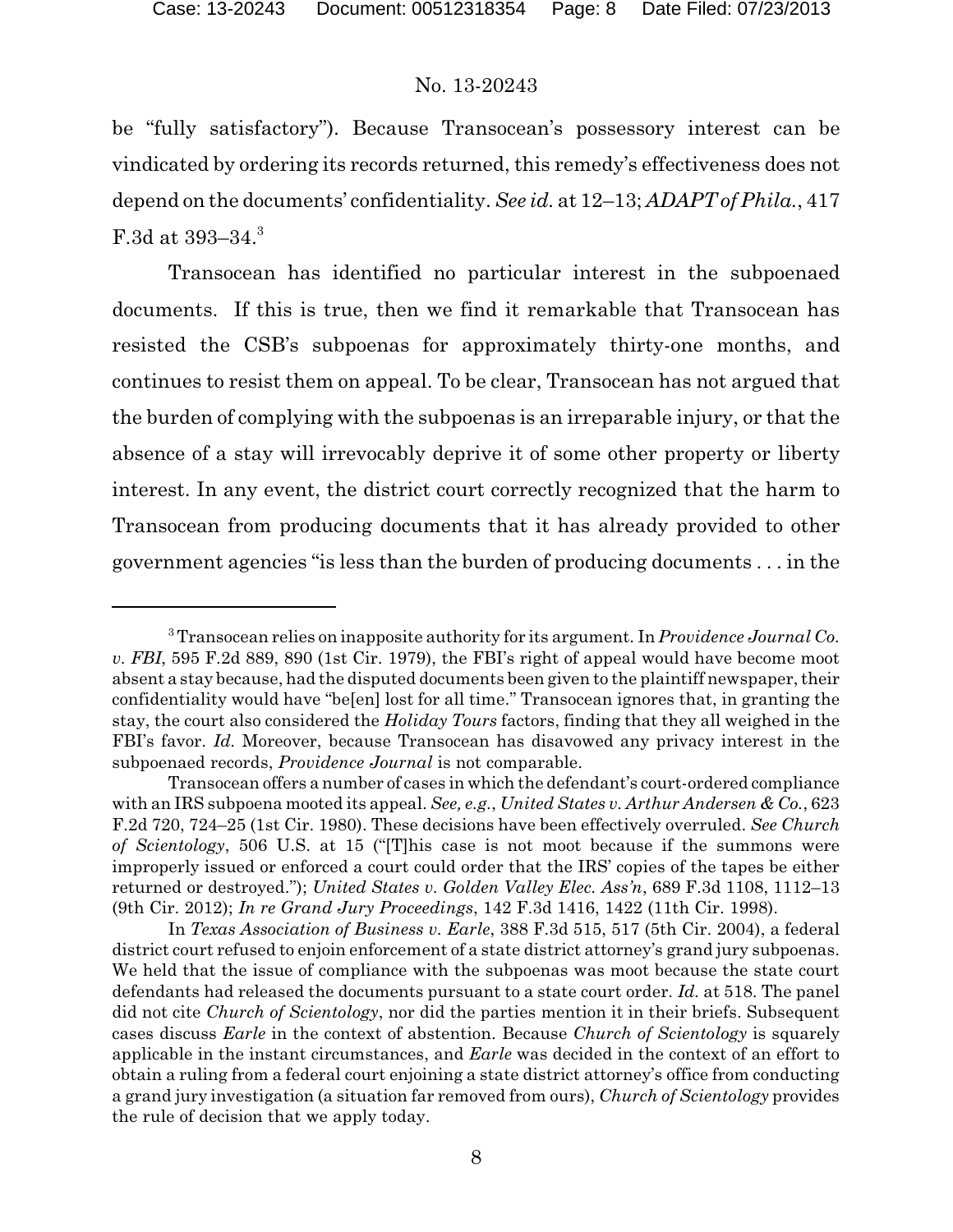first instance."Further, how the lack of confidentiality strengthens Transocean's case for a stay escapes us because this means it will suffer no loss of privacy by immediately releasing the documents. Transocean cannot argue that it will suffer an irreparable injury by losing its right to vindicate an interest on appeal, but fail to enlighten us as to what that interest is. *See Nken*, 556 U.S. at 433–34. Transocean points *only* to the prospect of its appeal being mooted if it complies with the subpoenas, and that argument is absolutely meritless. As the district court correctly held, Transocean cannot justify a stay merely by arguing that it should not have to comply with a subpoena enforcement order "unless and until the appellate court says it must."

# **C. Injury to CSB and the Public Interest**

The "injury to the other parties" and "public interest" factors "merge when the Government is the opposing party." *Nken*, 556 U.S. at 435. Accordingly, we consider them together.

The injury that a stay would work upon the government and the public is clear. As we have discussed, the CSB is authorized to investigate accidental releases of hazardous substances and make recommendations to prevent future releases. *See* 42 U.S.C. § 7412(r)(6). Delaying the subpoenaed documents' release would impede the accomplishment of this mission, which is of unquestionable significance to workplace and public safety.

The injury to the public is compounded by the great amount of time it has taken to secure enforcement of the CSB's subpoenas. Transocean has resisted the subpoenas for thirty-one months, of which twenty-one were consumed by litigation. An appeal in this court could take anywhere from one to three years. By the time the subpoenas' enforceability is finally determined, a delay in the documents' release may cause the CSB to have missed the opportunity to prevent another accident of the type that occurred on the *Deepwater Horizon*, which itself resulted in eleven deaths. If this danger were not obvious enough,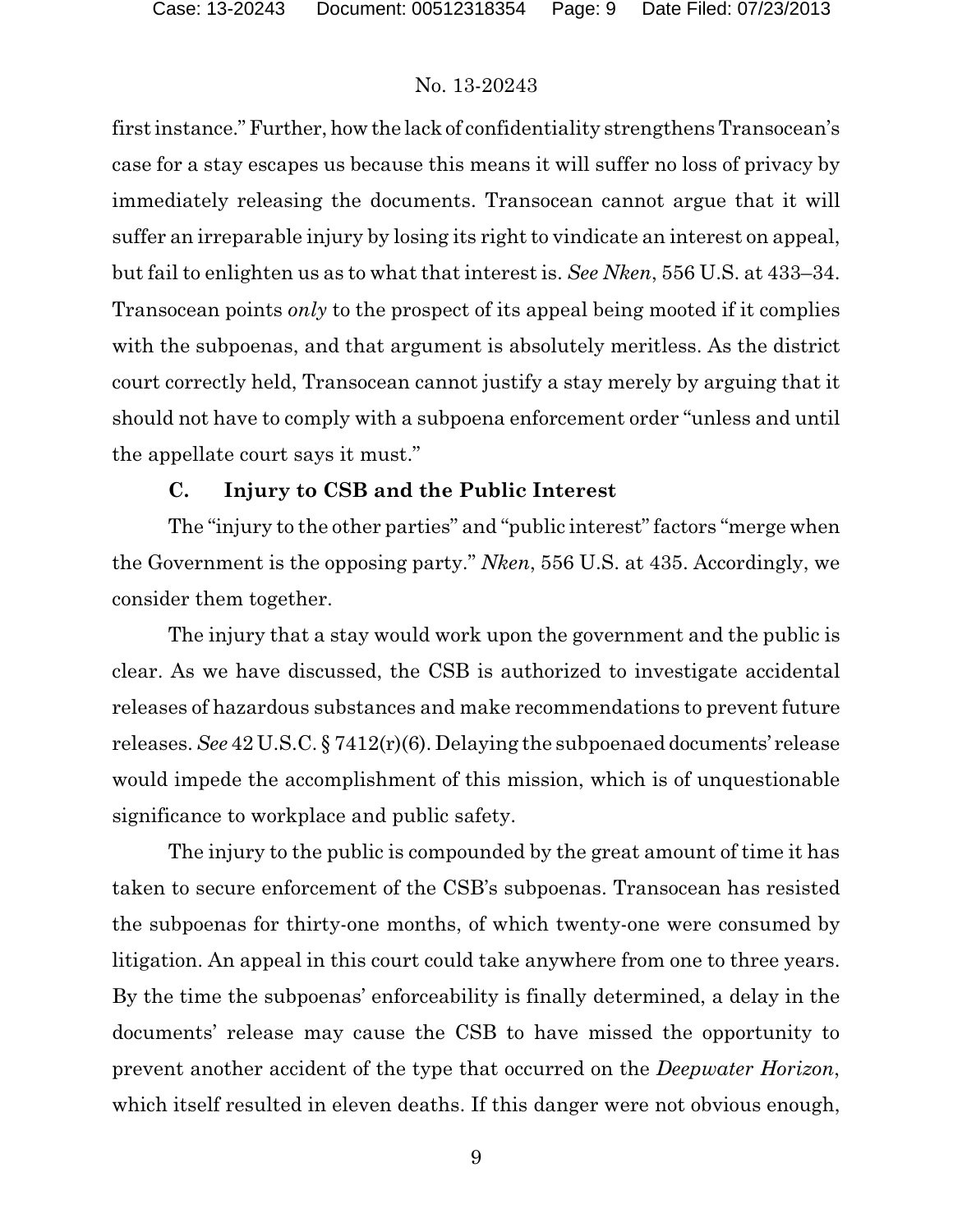a CSB lead investigator's affidavit confirms that documents Transocean is withholding are necessary to completing the CSB's report on the Macondo well incident.

Transocean argues that CSB will suffer no injury from a stay because various government agencies have already "received exhaustive information, documents, and records from Transocean concerning the BP Oil Spill" through other investigations and the *Deepwater Horizon* litigation. The district court found, however, that the subpoenas cover some documents that have not been made available to other government agencies, and Transocean's bare argument does not satisfy its burden of proving otherwise.<sup>4</sup> *See Nken*, 556 U.S. at 433–34. Moreover, Transocean has offered no authority suggesting that possession of subpoenaed documents by a different government agency can be imputed to the agency that issued the subpoena. If anything, the legal authority on this point contradicts Transocean's position. *See United States v. Powell*, 379 U.S. 48, 57–58 (1964) (to obtain enforcement of a subpoena, the IRS must prove that it (not some other agency) does not already possess the sought-after information); *United States v. Chevron U.S.A., Inc.*, 186 F.3d 644, 650 (5th Cir. 1999) (a government agency's possession of documents does not satisfy a subpoena by the agency's independently operating inspector general).

Relying on *Holiday Tours*, 559 F.2d at 843, Transocean contends that the public interest generally favors preservation of the status quo pending appeal. In *Holiday Tours*, the district court had enjoined the defendant bus tour service from operating without the appropriate certificate, but stayed its judgment

<sup>4</sup> The Panel on Multidistrict Litigation, in vacating a conditional order transferring the government's enforcement petition to the MDL litigation in the Eastern District of Louisiana, similarly found that "Transocean has not identified with any specificity the documents and information that it has produced in the MDL and that it believes to be responsive to the CSB's subpoenas." *In Re: "Deepwater Horizon"*, No. 2:10-md-02179, slip op. at 2 (E.D. La. Feb. 3, 2012) (order vacating conditional transfer order).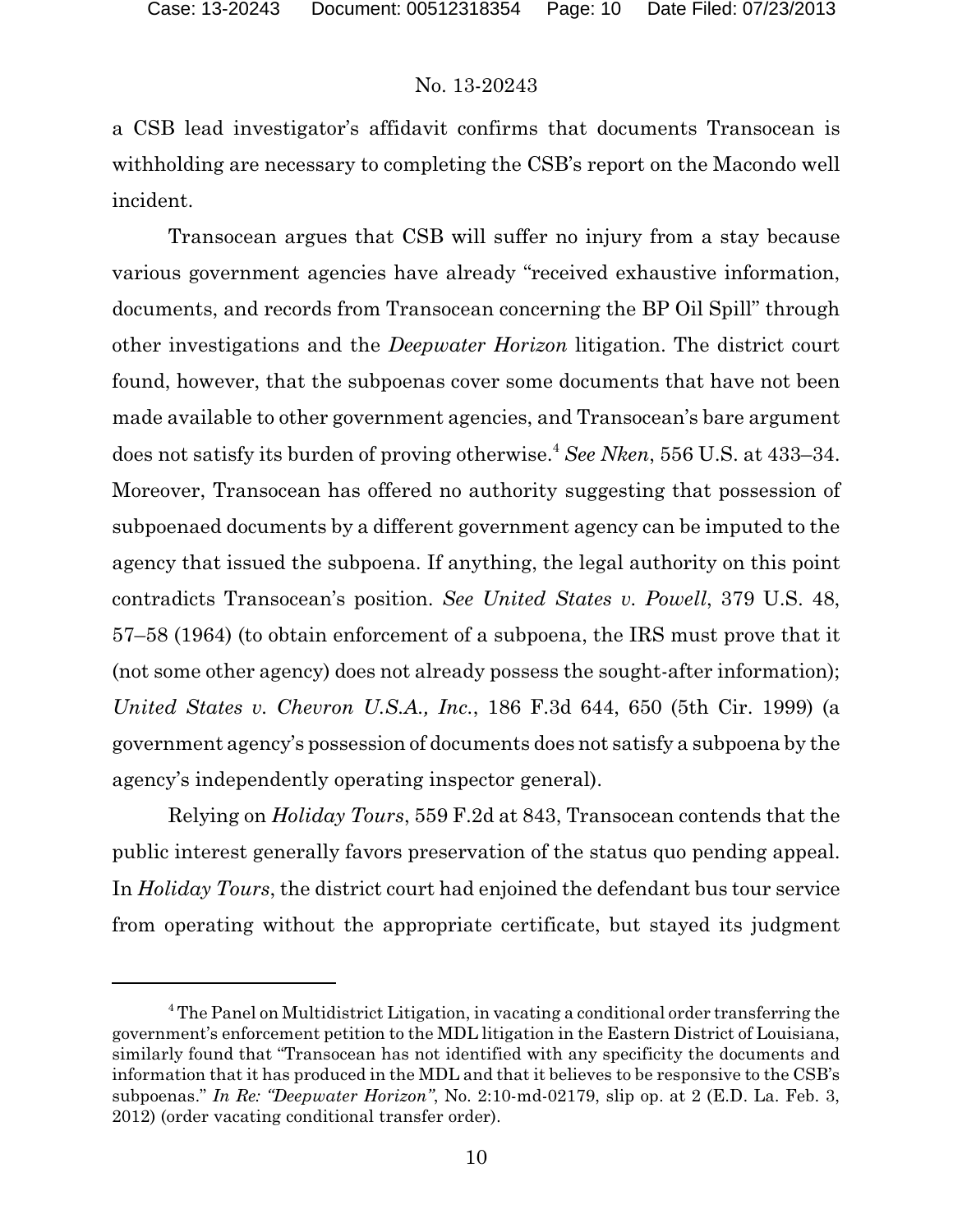pending appeal because enforcement would have meant the business's destruction. *Id.* The court of appeals explained that the plaintiff had not shown any particularized public interest that would overcome the injury to the defendant. *Id.* Transocean thus ignores that the equities in Holiday Tours favored maintaining the status quo. Moreover, the proponent of the status quo in *Holidays Tours* had prevailed below, whereas Transocean did not, and thus bears the burden of showing that the district court abused its discretion in refusing to issue a stay. Accordingly, Transocean's misreading of *Holiday Tours* is not a valid ground to perceive a public interest in any case where the status quo is disturbed.

Finally, Transocean submits that the public has an interest in having "the appellate courts . . . consider[] the serious legal questions raised in this case"—an interest that cannot be vindicated if its appeal becomes moot. Because Transocean's appeal will not be mooted by compliance with the subpoenas, we will have ample opportunity to consider the legal questions raised in this case.

#### **D. Conclusion**

Even assuming that Transocean has made out a "substantial case" with respect to a serious legal question, we find that it has given no reason why it should not immediately turn over the subpoenaed documents. The government has obtained a final enforcement order after being forced to litigate this matter for approximately twenty-one months. The CSB and the public, in addition to being "generally entitled to the prompt execution of orders that the legislature has made final," *Nken*, 556 U.S. at 427, suffer further injury each day that the CSB is prevented from concluding its investigation into an industrial accident that resulted in eleven deaths. As we have explained, the prevention of similar accidents in the future is an important public interest. Transocean has utterly failed to justify making the government and the public wait any longer for the CSB's investigative report and safety recommendations.